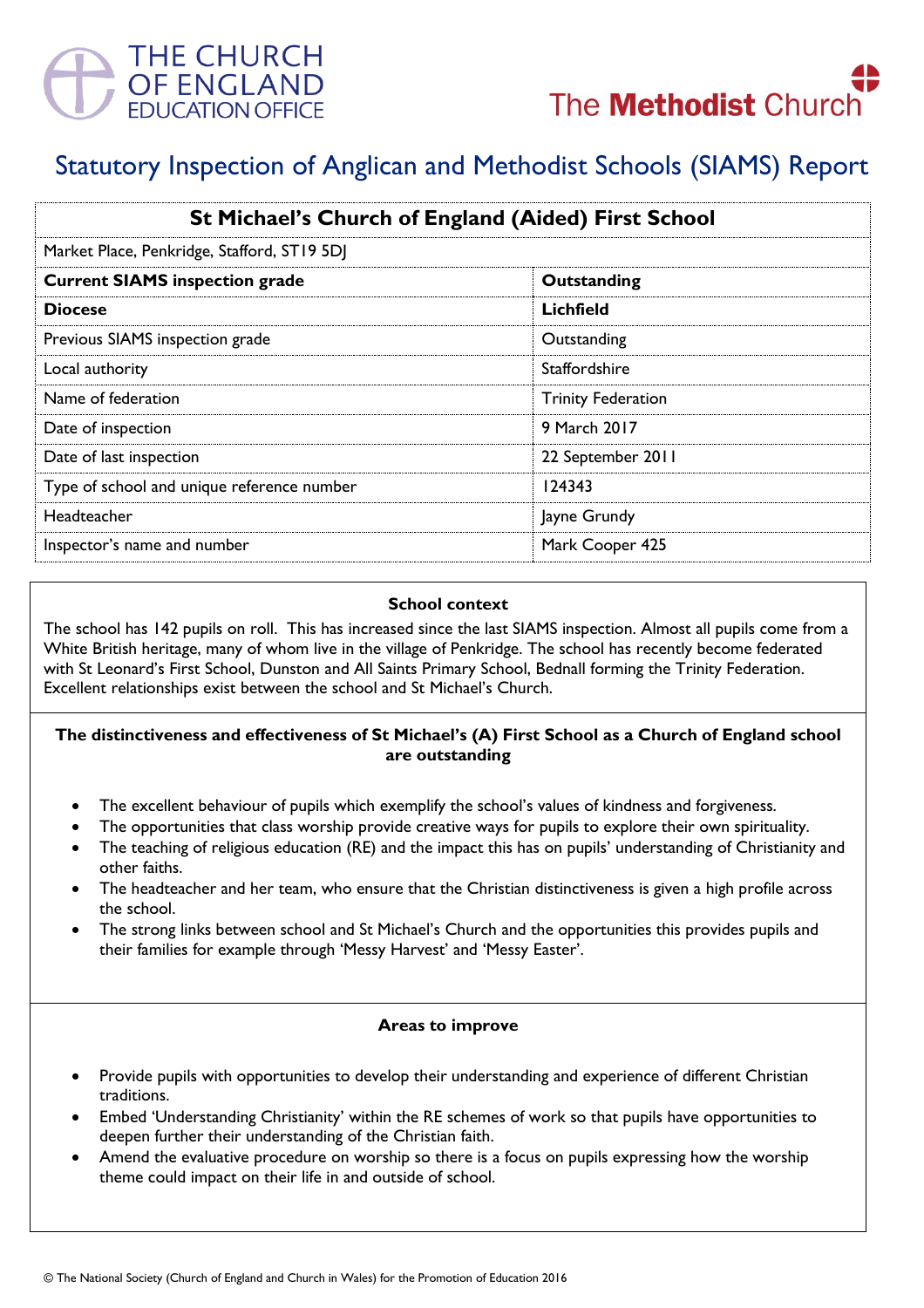## **The school, through its distinctive Christian character, is outstanding at meeting the needs of all learners**

Christian distinctiveness and values are a strength of this school. From the moment you walk into it there is a sense of calm and peace. Parents commented on the 'family feel' of the school and its nurturing atmosphere which they attributed its Christian distinctiveness. The school has a strong sense of togetherness and cooperation that truly fulfils the school's motto, "Together we learn! Together we achieve! Together we believe!" Pupils talked about the kindness of their teachers and how they helped them to learn. They talked about how they enjoyed coming to school and their learning experiences. They felt happy and safe. There are, therefore, no issues with pupil attendance. This all has a very positive impact on pupils' excellent academic progress, personal development and well-being. Pupils understand the Christian values of the school well and why they are important. They talked about how these were explored in worship, particularly class worship, and in their RE lessons. One pupil talked about forgiveness and the forgiveness of God saying, 'God will always show forgiveness no matter what' and relating this to forgiving one another in school. Another talked about trust and how in the miracle of the paralysed man he had to trust Jesus to heal him. Pupils' behaviour and relationships with one another is excellent. Parents commented about this and how the school's Christian value of kindness had a positive impact on relationships and friendships in school. Pupils confirmed this by saying there was no bullying in school and if there were disagreements these were quickly sorted. One pupil used the value of self-control to explain this, saying that this value taught them to be calmer so that they wouldn't hurt anyone. They also talked about the importance of faith and said that this helped them to never give in, never give up and always believe. Pupils have further opportunities to explore and deepen their understanding of the Christian faith through Explorers Club. This is very well attended by pupils, who said they enjoyed the activities and the Biblical stories they learn. Pupils had a good understanding of the importance of helping others and could relate this to the parable of the Good Samaritan. They talked about the school's charity work and how they were involved in choosing an annual charity to support, such as the teapot charity. They understood the importance of helping others less fortunate than themselves, with one pupil saying, 'God would like us to help people'. Pupils' understanding of global Christianity and diversity are explored through the school's links with a school in Kenya called the Malinda project. Pupils talked about a forthcoming visit of the headteacher from this school with excitement. They understood how fortunate they were in their own school experiences and opportunities in comparison to their peers in Kenya. Pupils' awareness of the diversity of other faiths and the importance of acceptance and tolerance was well-explored through the RE curriculum. Parents also felt that the school helped their children to have a balanced view on life, to be accepting, caring and show understanding of others.

## **The impact of collective worship on the school community is outstanding**

The school has a very well organised and varied worship diet for pupils to experience. This includes Anglican lectionary themes, special days and festivals as well as exploring the school's Christian values. There is a mixture of whole school, class and celebration worship which allows pupils to explore their spirituality in a variety of different ways. Pupils particularly value class worship, which gives them an opportunity in a smaller intimate setting to lead worship. They particularly enjoy the variety of ways class worship is delivered. Each class has its own reflection area which forms a focal point for pupils to explore their personal spirituality and engage in prayer. One pupil talked about how prayer helped them to think about a member of their family who had passed away, another that it was an opportunity to ask God to look after their parents. Pupils are encouraged to write prayers that focus on people they meet inside and outside of school such as their dinner ladies, the police, nurses and firemen. Pupils do this spontaneously leaving prayers in one of the main reflection areas of the school. Pupils also talked about the Lord's Prayer and how they are taught to learn this through singing and actions. Pupils value the opportunities to pray. One pupil said that prayer was a 'chance to quiet down and think seriously.' The school provides spiritual spaces inside and outside where pupils can go to be quiet and reflect. The act of collective worship during the inspection was led by the Rector of St Michael's Church and involved the whole school. Pupils were calm, respectful and reflective. They clearly enjoyed the experience, engaged in the singing enthusiastically and were keen to answer questions posed by the Rector. This worship was also used to highlight the different Anglican liturgical colours for each season. Pupils clearly understood that the current colour of purple was associated with Lent which led to the festival of Easter. Pupils have an excellent understanding of the Trinity using the analogy of an apple to describe it. They talked about the skin of the apple being the Father; the flesh the Son and the core the Holy Spirit, but together they make one apple, God is three in one. The Trinity is further explored through the RE curriculum together with other worship themes, Christian concepts and values. There is a strong connection between the school and St Michael's Church. Pupils talked about the services they attend there. They particularly liked 'Messy Harvest' and 'Messy Easter' services when they could explore the Christian faith creatively, invite their parents and engage with the parishioners of St Michael's. Worship is monitored by the headteacher and governor linked to worship. Evaluations are written by the pupils and an action plan is formulated by the leadership team to address any issues. The current evaluation of worship needs to be adjusted so that pupils are able to comment on how they think the